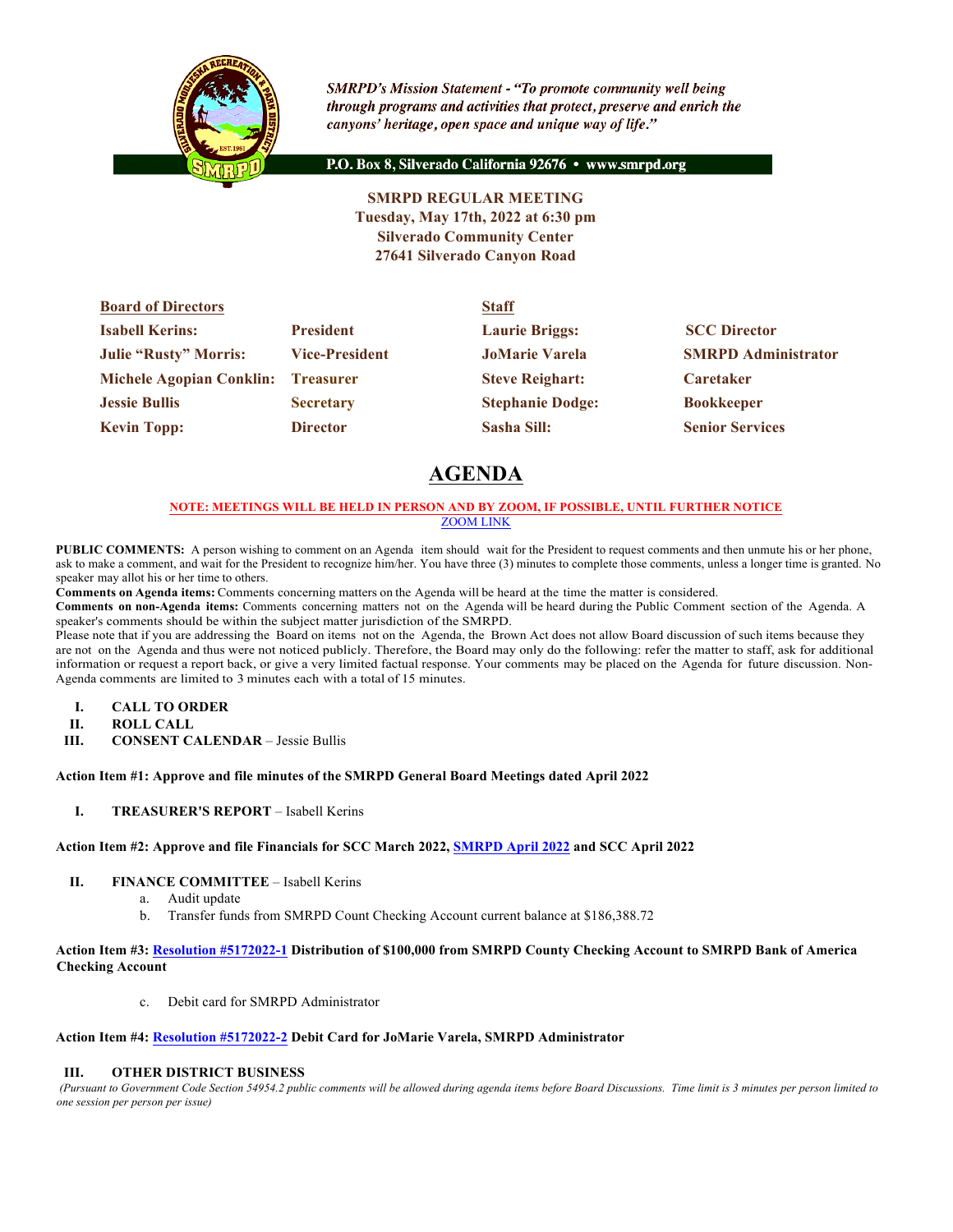- a. Ad Hoc Committee Grants Isabell Kerins
	- i. Per Capita Grant Fully Executed Contracts received
		- 1. \$177,952 Grant
		- 2. \$724 Grant
- b. Ad Hoc Committee Silverado Community Center and Silverado Children's Center Paving Invitation for Bids Isabell Kerins i. Bid Invitations
	- 1. Silverado Children's Center
	- 2. Silverado Community Center
	- ii. Posting on PlanetBids
	- iii. RFIs completed 5/13/2022 after pre-bid walk
		- 1. Silverado Children's Center
		- 2. Silverado Community Center

#### **Action Item #5: Approve posting of Invitations to Bid on PlanetBid for \$1,500**

- iv. Next Steps
- c. Committees Isabell Kerins
	- i. Updated Committees Information
	- ii. SMRPD Calendar committee meetings schedule
- d. CARPD Isabell Kerins
	- i. Conference 5/18
		- 1. Jessie Bullis will pursue Board Member educational track and Isabell Kerins will pursue General Manager educational track
- e. Capri Isabell Kerins
	- i. Insurance Update
	- ii. Required Reporting
		- 1. Property Schedule Complete
		- 2. Vehicle Schedule Complete

#### **IV. SILVERADO CHILDREN'S CENTER (SCC) OVERSIGHT COMMITTEE –** Isabell Kerins

- a. Committee Meeting Minutes
- b. Program Report with updates on facilities and enrollments
- c. SCC Policies
	- i. Covid Policy and Procedure
	- ii. Withdrawal Policy and Tuition Policy

## **Action Item #5: Approve Silverado Children's Center Covid, Withdrawal and Tuition policies**

d. Silverado Children's Center Family Handbook Update

#### **Action Item #6: Approve Silverado Children's Center Handbook Revised 5/2022**

- e. OC Park Inspection
	- i. Update
- f. Report on Friends of Silverado Children's Center 501c(3)
	- i. Wheelie Fun Fest Silverado Community Center 6/4

# **V. FACILITIES/SAFETY/MAINTENANCE COMMITTEE**

- a. Facility Meeting Minutes and Safety Inspections
- b. Facility Use Requirements Discussion
- c. Facility Use Documents and Insurance Requirements Scheduled for June Meeting Capri Presentation
- d. Cleaning of Facilities

# **Action Item #8: Approve Hiring of Aria Cleaning Service for three months at \$1,374/month**

- e. Lockbox codes Changing 6/1/2022 and every six months thereafter
- f. Drone Photography Discussion
	- i. Updated document verbiage
	- ii. Abbey notification
- g. New Resident Welcome Letter
- h. Lights added to stage Kevin Topp
	- i. Update
- i. Facility Rentals